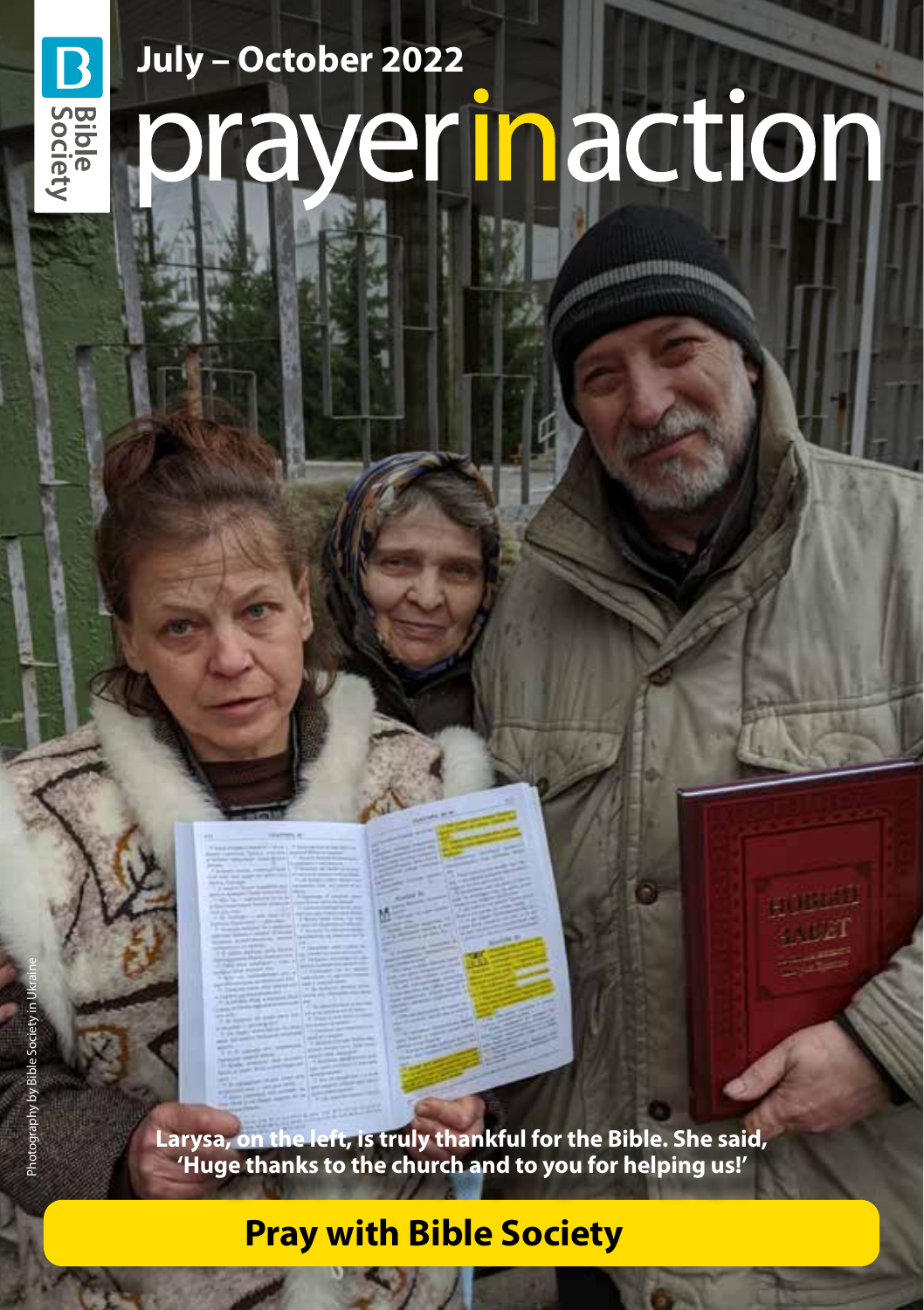

Thank you so much for your prayer support, we are grateful for your prayers and deeply value them. We are all aware of the war in Ukraine and can feel helpless in the face of the overwhelming news, but we know that the Lord hears our prayers. We join with the prayers you have posted online on the Ukraine Prayer Tree (biblesociety. org.uk/prayforukraine) and pray them with you.

*But I trust in you, LORD; I say, 'You are my God.' My times are in your hands; deliver me from the hands of my enemies, from those who pursue me. Psalm 31.14-15 (NIV)*

#### **3 – 9 July**

Lord God, in the name of our crucified and risen Saviour, we pray for peace. Stay the hand of those turned to violence, heal the traumatised and injured, give strength to those bowed down with exhaustion and grief. Bring hope.

#### **Jane, Northamptonshire**

Dear Lord, I pray from my heart for peace and love in this world. How you must weep at the destruction and suffering you see today in Ukraine. May your light shine through the darkness bright and strong. Amen **Kathryn, Manchester**

#### **10 – 16 July**

Father God, God of love, Jesus our Saviour, Prince of Peace, may the power of your love spread throughout the land of Ukraine and flow over the borders to Russia, bringing peace, compassion, the truth and an end to violence.

#### **Chrissie, Hereford**

Father, I pray that the church in Ukraine will shine like stars at this terrible time and bring comfort and hope to the people through your word.

**Anonymous**

#### **17 – 23 July**

Loving Father, please fill the people of Ukraine with hope, touch their lives so deeply that they will have that peace that passes all understanding. For your glory, in Jesus' name. **Pam, Weymouth**

Lord Jesus, we ask for grace and mercy towards all your children in Ukraine. Please protect, strengthen, comfort and provide for them. Let them know you are with them and you will never leave them. In Jesus' name. Amen **Susan, Wirral**

#### **24 – 30 July**

May the Lord go before you to clear the pathways to safety and rescue. Comfort for the sorrowing, rest for the weary, and the Shalom which only he can give. Amen

**Jean, Bangor**

Heavenly Father, please hear the cries of the people in Ukraine. Turn your face towards them and let them know that you are the only source of salvation, peace, forgiveness, healing and deliverance from their anguish and pain. **B, Isle of Wight**

Dear Father, hear our prayers for our brothers and sisters in Ukraine. Father we ask for peace for those who need peace, reconciliation for those who need reconciliation and comfort for all who do not know what tomorrow will bring. **Lynne, Ireland**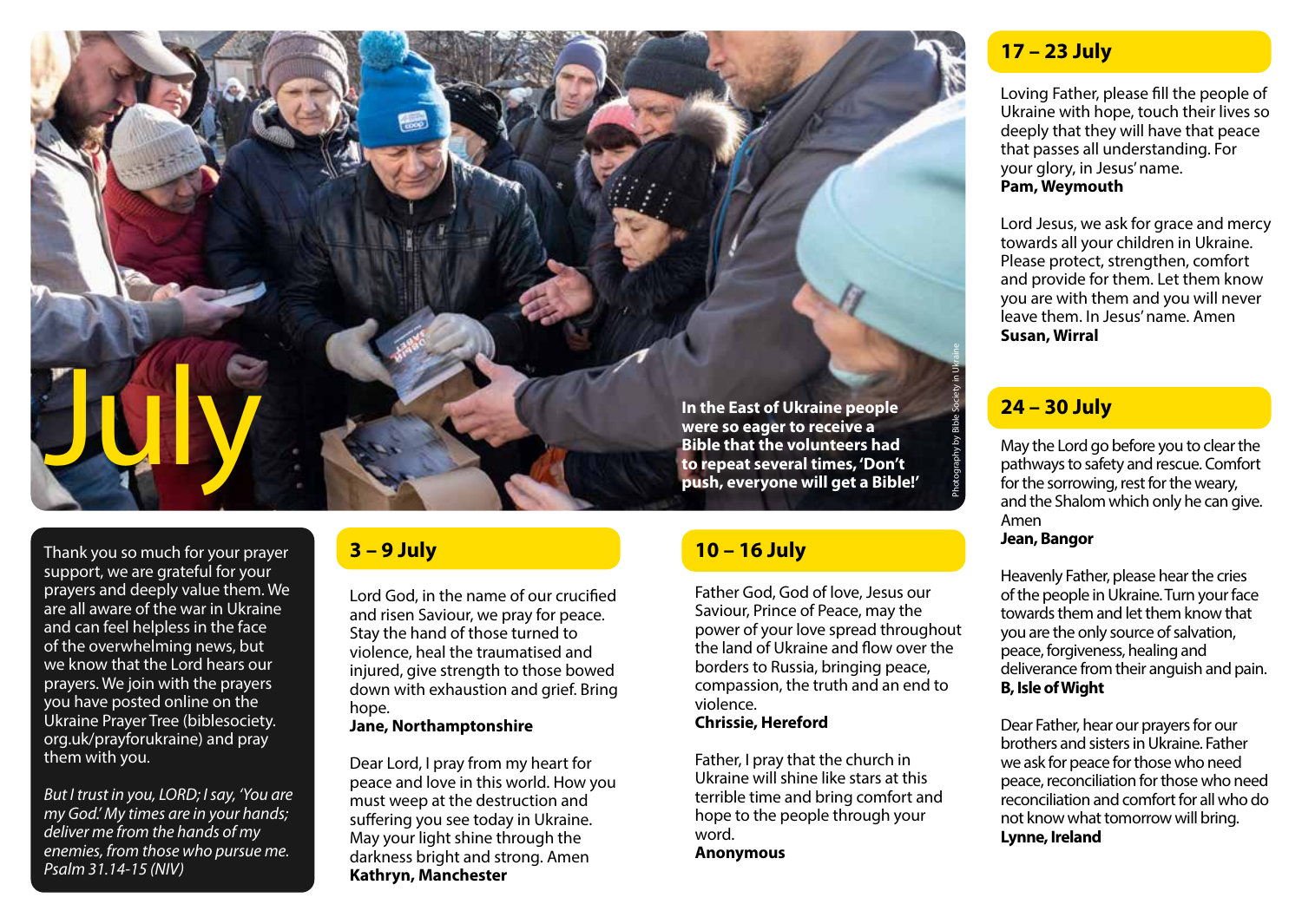# August

We continue praying for Ukraine this month through your prayers from the Ukraine Prayer Tree. You can join us in prayer through adding your own prayer to the tree, go to biblesociety.org.uk/ prayforukraine

*We are hard pressed on every side, but not crushed; perplexed, but not in despair; persecuted, but not abandoned; struck down, but not destroyed. We always carry around in our body the death of Jesus, so that the life of Jesus may also be revealed in our body. 2 Corinthians 4.8-10 (NIV)*

#### **31 July – 6 August**

Mighty God, thank you that your love and grace reaches every corner of the earth, and amid the fear, pain and suffering that has devastated so many lives on both sides of the conflict, you remain sovereign over all. Amen **Michael, Essex**

Dear Lord, please help all leaders to lead with integrity, honesty, compassion, knowledge with understanding, common sense, wisdom and love for the world and all its people. To share and enjoy peace together, making the world a better place. Amen **Irene**

# **7 – 13 August**

Father, I cannot begin to understand what it is like for the people of Ukraine, but you know. Protect, surround and comfort them. Almighty God, deliver them by your mighty power.

**Rita, Isle of Wight**

Show your precious people of Ukraine your steadfast love we pray and give us more persistence in remembering and holding their plight in mind. In the name of the one who became like a broken vessel for us. **Anonymous, Scotland**

# **14 – 20 August**

Photography by Bible Society in Ukraine

Oh God! Help the people of Ukraine to see and know you; even in the storms of war. **Gordon, Haddenham**

Father, we pray for Ukrainian pastors bringing words of comfort, hope and courage to their people. Give them wisdom, protection and strength as they stand firm for you at this dark time. God you are the light of the world. **Debbie, England**

# **21 – 27 August**

Our Heavenly Father, we lift up the people of Ukraine to you. May they know your light overcoming the darkness, your love being stronger than hate. May your word bring hope. We trust in you for peace. **Kim, Bournemouth**

Dear Father, we pray for your protection, provision and loving presence with every person in Ukraine, in all places and in all their circumstances. Bless them and keep them in the shelter of your wings. **Sheena, Bristol**

# **28 August – 3 September**

Father God, we ask that you hold these courageous and strong people of Ukraine close to your heart. Thank you for the brave teams who give out Bibles and bread to sustain them. We send our prayers and love. **Susie, Stratford-upon-Avon**

2 Corinthians 4.8-9: We are pressured in every way but not crushed, we are perplexed but not in despair. We are persecuted but not abandoned; we are struck down but not destroyed. God be with the people of Ukraine. Amen **Anonymous, Scotland**

**Women inside a bomb shelter in a city in the East were provided with Scriptures by Bible Society. People stay inside these shelters 24/7.**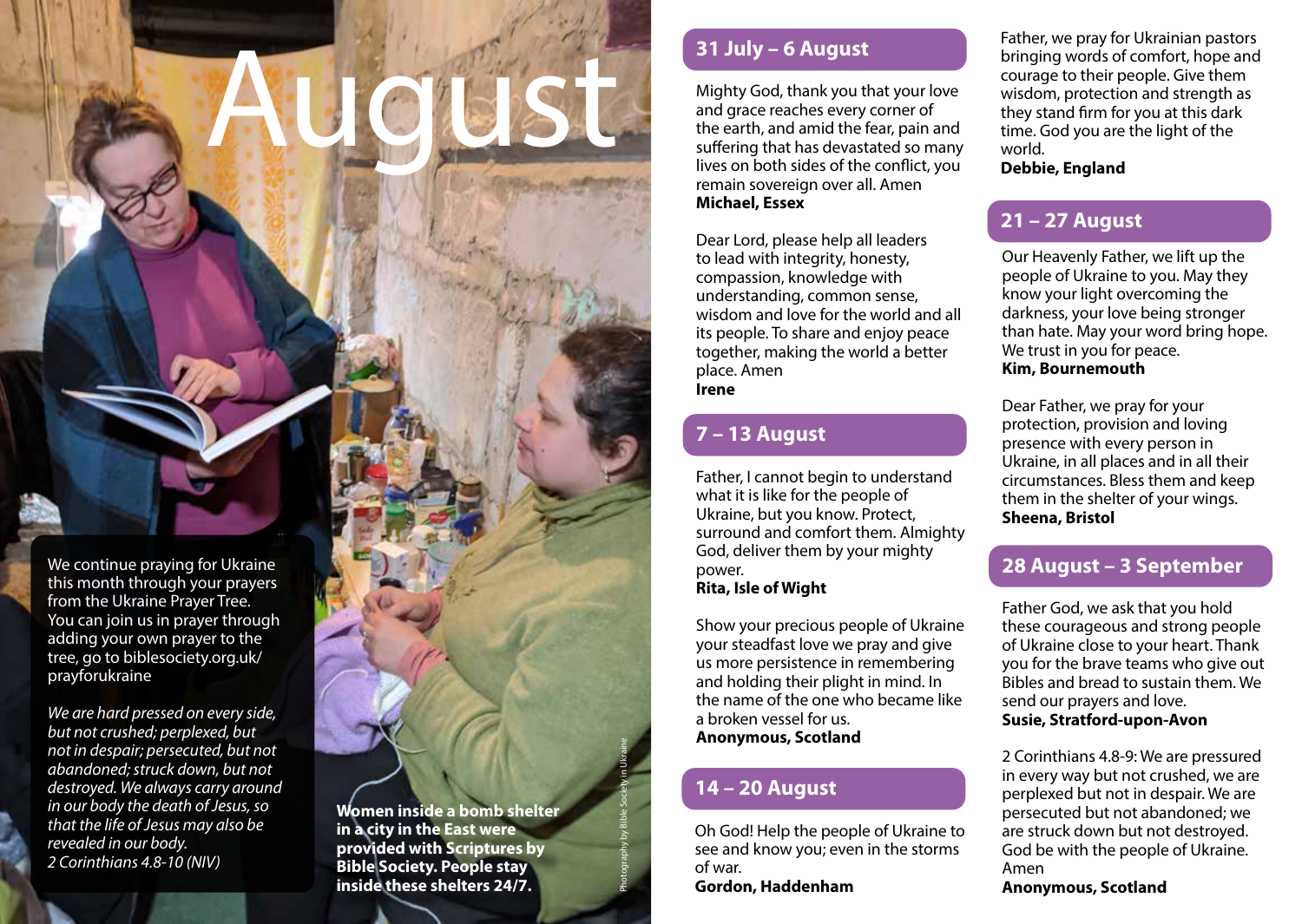We are privileged to be part of a global fellowship of Bible Societies around the world who tirelessly work to further God's kingdom. This month, please pray for projects around the world.

*For where two or three are gathered in my name, there am I among them. Matthew 18.20 (ESV)*

Photography by Anne Nygard on Unsplash

#### **4 – 10 September**

Please pray for the cyclists taking part in Bike for Bibles this September. Last year's sponsored bike ride saw more than 5,000 miles completed, raising more than £22,000. The money raised goes towards more Bibles for children in Africa, more access to God's word for people in rural China in desperate need of hope, more Scriptures and other support for refugees who have fled conflict in the Middle East. It means more Bible outreach to prisoners in England and Wales to help them experience God's forgiveness and turn their lives around.

Give thanks for the cyclists who are committed to cycling hundreds of miles this month. Please pray for their safety, energy and that they would really enjoy the whole experience.

#### **11 – 17 September**

Please pray for Bible Society of Mali, which faces enormous challenges in serving churches across this vast country. Despite the many challenges that Christians face in this volatile country, there remains a great demand for God's word, with the number of Christians constantly growing. One of the major challenges is the lack of adequate infrastructure and equipment to carry out their mission.

Jacques, the head of Bible Society of Mali, has now secured a piece of land for a new Bible House. With the land purchased, the next step is to fund and build a sustainable and

secure Bible House that will meet the growing needs of the Church in Mali. Please pray for generous giving to the online Brick by Brick campaign which offers an exciting opportunity for families, churches, schools and corporate partners to sponsor a room, buy a window, toilet or solar panel, to plant a tree or buy other essential equipment such as computers, chairs, desks and printers, for the Bible House. More information about this project will follow in Winter WIA.

#### **18 – 24 September**

Please pray for our work in the Middle East. There are amazing Bible Society teams in Jordan, Egypt, Syria, Morocco, Palestine, Lebanon, the Gulf, Turkey, Algeria, Pakistan, Iraq and Israel. The main aim is to support the Church to sustain a witnessing presence by equipping them to help Christian communities to be the 'hands and feet' of Christ.

Many of the Bible Societies in this region work in areas that are politically volatile and face many challenges. Please pray for their protection, encouragement and the Lord's blessing as they seek to further God's kingdom.

#### **25 September – 1 October**

In this changing season, please pray for wisdom for Chinese Christians who are dealing with complicated situations, especially for Bible teachers and church leaders, to stand firm for biblical truth despite pressures.